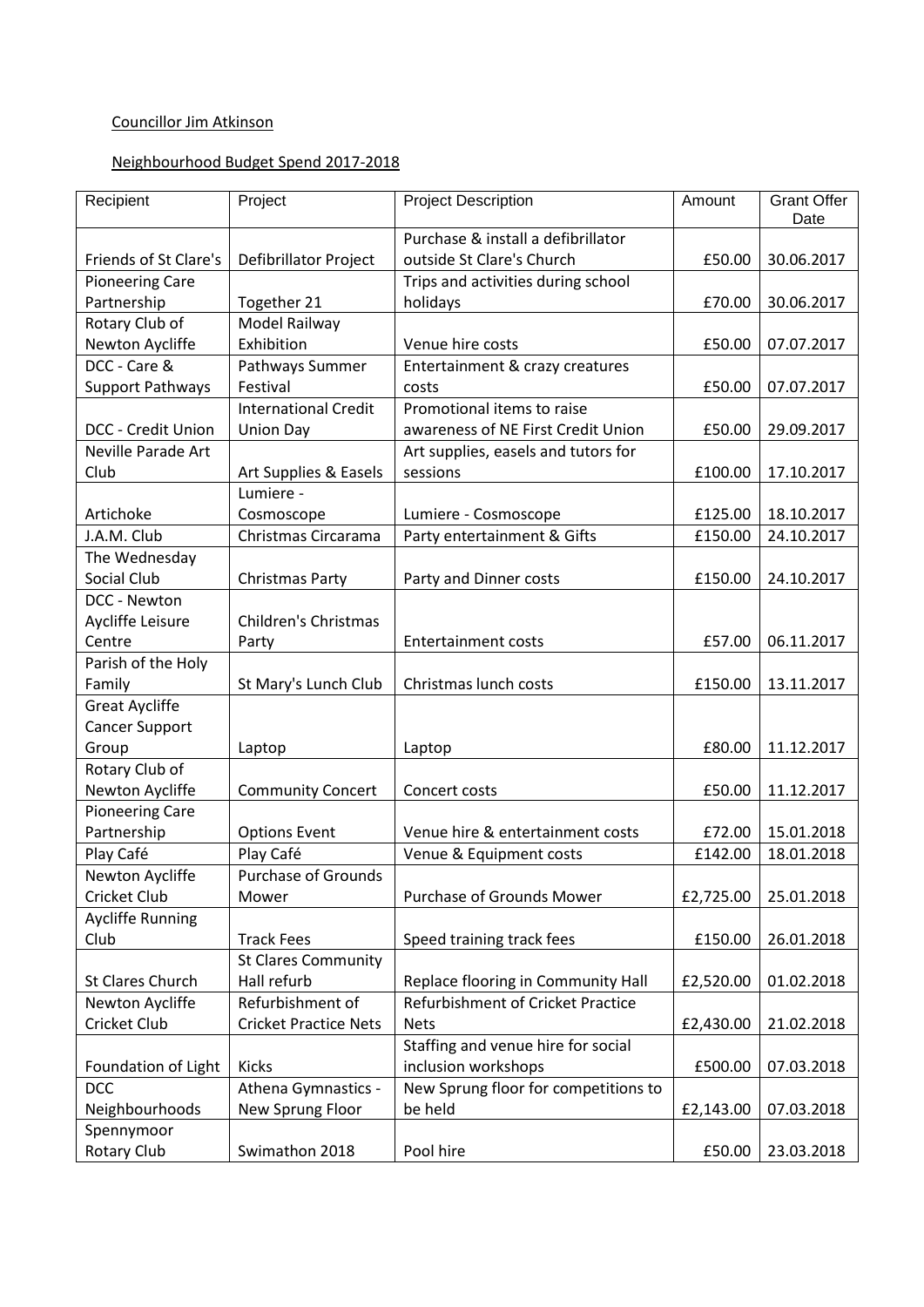| <b>Neville Residents</b> | Meeting & Event | Room hire, refreshments & basic |                    |
|--------------------------|-----------------|---------------------------------|--------------------|
| Association              | Costs           | office costs. Community Events  | £250.00 29.03.2018 |

## Neighbourhood Budget Spend 2018-2019

| Recipient                | Project                      | <b>Project Description</b>           | Amount    | <b>Grant Offer</b><br>Date |
|--------------------------|------------------------------|--------------------------------------|-----------|----------------------------|
| Horndale                 | Joint Horndale               |                                      |           |                            |
| Residents                | <b>Residents Socialising</b> | Coach hire for joint trip on river   |           |                            |
| Association              | Trip                         | cruise with Syrian refugees          | £120.00   | 24.05.2018                 |
| Woodham Burn             | Woodham Burn Art             |                                      |           |                            |
| <b>Primary School</b>    | Show                         | Art resources for show               | £76.00    | 09.07.2018                 |
| St Mary's RCVA           |                              | Uniforms & training for mini police  |           |                            |
| <b>Primary School</b>    | Mini Police                  | project                              | £250.00   | 16.07.2018                 |
|                          |                              | Folk band, brass band, crazy         |           |                            |
|                          |                              | creatures, photo booth, bus &        |           |                            |
| DCC - Pathways           | <b>Summer Festival</b>       | ramp                                 | £50.00    | 26.07.2018                 |
| Newton Aycliffe          |                              |                                      |           |                            |
| Workingmens              | Concert Room                 | Redecorating the Concert room        |           |                            |
| Club                     | Refurbishment                | and refurbish toilets                | £2,000.00 | 26.07.2018                 |
| Rotary Club of           | Model Railway                |                                      |           |                            |
| Newton Aycliffe          | Exhibition                   | Hall hire for event                  | £50.00    | 28.09.2018                 |
| <b>Pioneering Care</b>   |                              |                                      |           |                            |
| Partnership              | <b>Options Social Club</b>   | Staffing and activity costs          | £86.00    | 28.09.2018                 |
| <b>Pioneering Care</b>   |                              | Hall hire for monthly breakfast club |           |                            |
| Partnership              | Veteran's Breakfast Club     | for Armed Forces Veterans            | £43.00    | 02.11.2018                 |
| DCC - Partnerships       |                              |                                      |           |                            |
| & Consultation           | Newton Aycliffe Contact      | One Point Hub, Burn Lane.            |           |                            |
| Team                     | Centre Refurbishment         | Refurbishment                        | £75.00    | 21.11.2018                 |
| <b>Neville</b>           |                              |                                      |           |                            |
| Community                |                              |                                      |           |                            |
| <b>Centre Charitable</b> |                              | Defibrillator for Neville Community  |           |                            |
| Trust                    | Defibrillator                | Centre                               | £250.00   | 21.11.2018                 |
| County Durham            |                              |                                      |           |                            |
| <b>Tees Valley</b>       |                              |                                      |           |                            |
| <b>Rescue Mission</b>    | Christmas Day Lunch          | Food and transport costs             | £100.00   | 28.11.2018                 |
| The Wednesday            |                              |                                      |           |                            |
| Social Club              | Christmas Party              | Christmas Party & Dinner costs       | £150.00   | 28.11.2018                 |
| Neville Parade Art       |                              |                                      |           |                            |
| Group                    | <b>Art Materials</b>         | Art materials                        | £150.00   | 28.11.2018                 |
| Holy Family Parish       |                              |                                      |           |                            |
| of Great Aycliffe        | St Mary's Lunch Club         | Christmas lunch & entertainment      | £150.00   | 28.11.2018                 |
|                          | <b>Team Warrior TKD</b>      |                                      |           |                            |
|                          | Aycliffe Village -           | Matting and equipment for            |           |                            |
| <b>Team Warrior TKD</b>  | Equipment                    | Taekwondo                            | £600.00   | 04.12.2018                 |
|                          | Children's Christmas Eve     | Entertainment, disco & selection     |           |                            |
| DCC - Leisure            | Party                        | boxes                                | £50.00    | 17.12.2018                 |
| <b>WECAN Parents</b>     |                              | Comfortable seating for meeting      |           |                            |
| Group                    | WECAN by comfortable         | room                                 | £74.00    | 17.01.2019                 |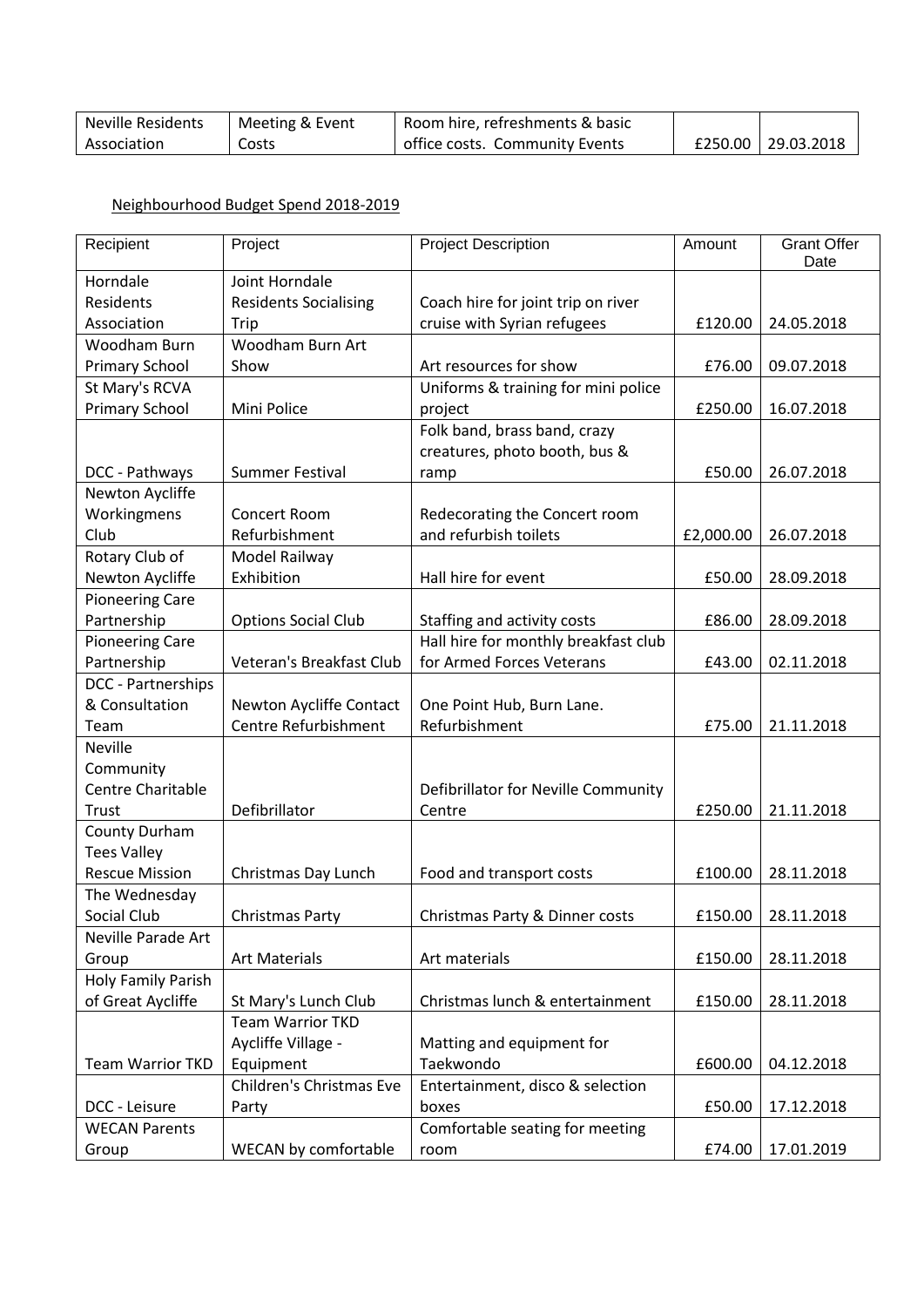| Newton Aycliffe    |                              |                                  |           |            |
|--------------------|------------------------------|----------------------------------|-----------|------------|
| Youth &            |                              |                                  |           |            |
| Community          | Newton Aycliffe Youth        |                                  |           |            |
| Centre             | Centre - New Cooker          | New Range Cooker                 | £250.00   | 29.01.2019 |
| Woodham Village    |                              |                                  |           |            |
| Community          | <b>CPR and Defibrillator</b> | Venue Hire, Refreshments and     |           |            |
| Association        | <b>Awareness Training</b>    | <b>Travel for Course</b>         | £180.00   | 31.01.2019 |
|                    |                              | Running a pop-up café at         |           |            |
| Play Café          | Play Café                    | community venues in Aycliffe     | £1,570.00 | 12.02.2019 |
| Durham             |                              | Installing 2 ANPR cameras in     |           |            |
| Constabulary       | <b>ANPR Capability</b>       | Aycliffe                         | £1,607.00 | 19.02.2019 |
|                    |                              | Outside broadcast equipment for  |           |            |
| Aycliffe Radio CIC | Aycliffe Radio               | radio station                    | £657.00   | 20.02.2019 |
| Newton Aycliffe    |                              |                                  |           |            |
| Vane Road School   | Vane Road Primary New        |                                  |           |            |
| Fund               | Library                      | Books for new library shelves    | £100.00   | 15.03.2019 |
| Friends of the     | <b>BIG S&amp;DR bridge</b>   |                                  |           |            |
| S&DR               | restoration                  | Restoration of bridge            | £50.00    | 26.03.2019 |
| Newton Aycliffe    | End of Season                | <b>Girls Youth Tournament at</b> |           |            |
| Youth FC           | Tournament                   | Blackpool                        | £100.00   | 26.03.2019 |
| Newton Aycliffe    |                              |                                  |           |            |
| Youth &            |                              |                                  |           |            |
| Community          |                              |                                  |           |            |
| Centre             | Monday Lunch Club            | Microwave & kitchen equipment    | £100.00   | 26.03.2019 |
| Acle Scout Group   | Acle Scouts Storage Unit     | Storage container for equipment  | £1,000.00 | 04.04.2019 |

## Neighbourhood Budget Spend 2019-2020

| Recipient                | Project                        | <b>Project Description</b>        | Amount    | <b>Grant Offer</b><br>Date |
|--------------------------|--------------------------------|-----------------------------------|-----------|----------------------------|
| Aycliffe and             | The Newtonian Bus              | Repainting and Decals on bus      | £574.00   | 03.05.2019                 |
| <b>District Bus</b>      | <b>Restoration Project</b>     |                                   |           |                            |
| Preservation             |                                |                                   |           |                            |
| Society                  |                                |                                   |           |                            |
| Durham Police            | Road Safety Week               | Signs & figures to be placed      | £94.00    | 14.05.2019                 |
|                          |                                | outside of schools in Newton      |           |                            |
|                          |                                | Aycliffe                          |           |                            |
| DCC - Civic Pride        | <b>Central Avenue Planting</b> | Planting of two beds              | £230.00   | 30.05.2019                 |
| Swimathon                | Swimathon 2019                 | Pool Hire                         | £50.00    | 07.06.2019                 |
| <b>Neville Community</b> | <b>Provision of New Chairs</b> | Provision of New Chairs and       | £4,002.00 | 19.07.2019                 |
| Centre                   | and Tables with storage        | Tables with storage Trolley       |           |                            |
|                          | Trolley                        |                                   |           |                            |
| Horndale                 | Community Pop Up               | <b>Community Day costs</b>        | £50.00    | 22.07.2019                 |
| Community                | Shop                           |                                   |           |                            |
| Association              |                                |                                   |           |                            |
| The Acorn Ukes           | The Acorn Ukes                 | Coach hire for travel to festival | £100.00   | 13.08.2019                 |
| Aycliffe Village         | Aycliffe Village               | Running costs                     | £250.00   | 19.09.2019                 |
| <b>Residents</b>         | <b>Residents Association</b>   |                                   |           |                            |
| Association              |                                |                                   |           |                            |
| DCC CYPS                 | Durham Musics Big Play         | Full Day of performances on       | £50.00    | 14.06.2019                 |
| Durham Music             |                                | Making Music Day                  |           |                            |
| Service                  |                                |                                   |           |                            |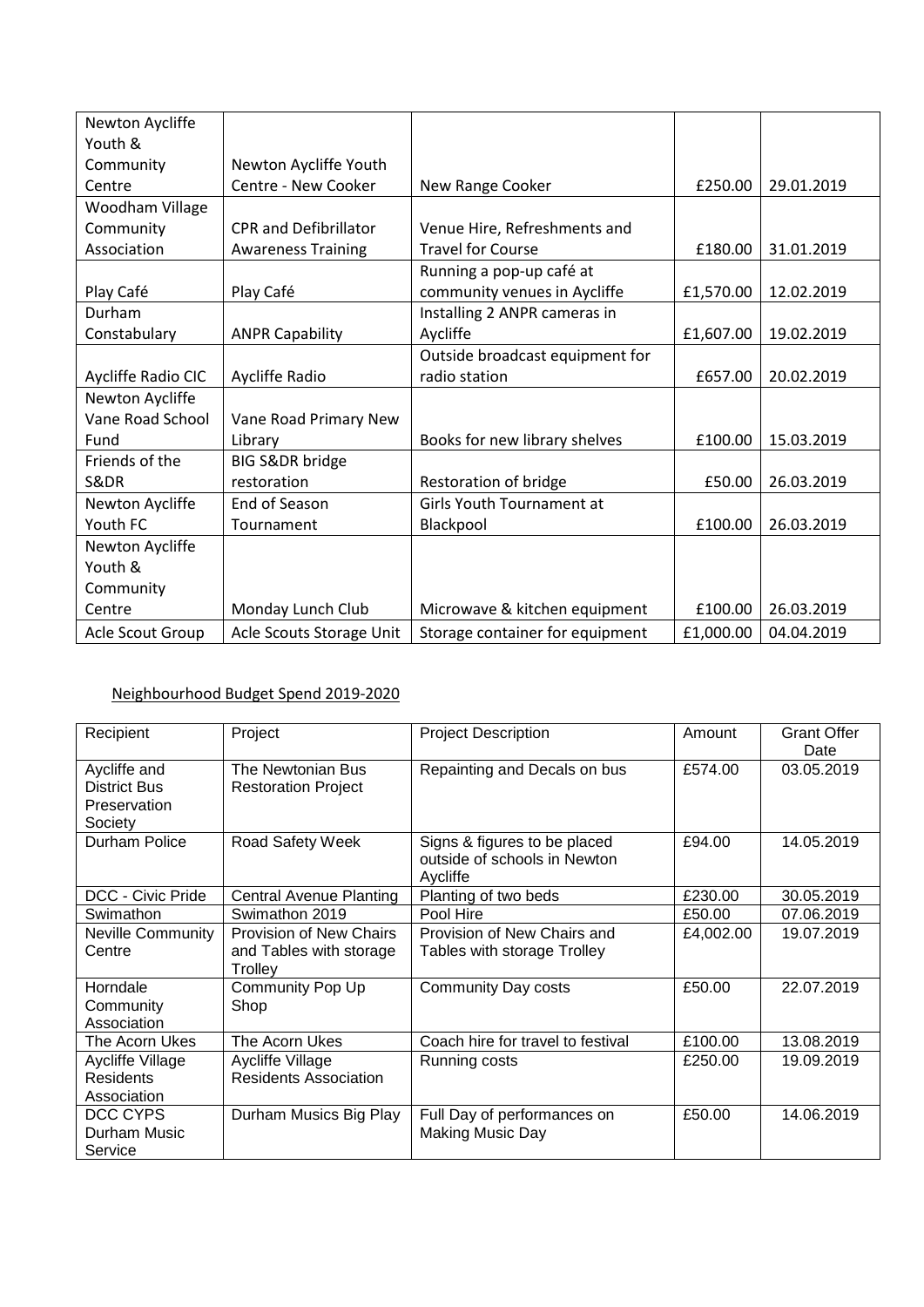| Police - Newton          | <b>Christmas Event</b>    | Room hire. Log cabin materials & | £140.00  | 11.10.2019 |
|--------------------------|---------------------------|----------------------------------|----------|------------|
| Aycliffe                 |                           | children's gifts                 |          |            |
| DCC - Archives           | <b>History Exhibition</b> | Production of 2 Exhibitions      | £129.00  | 31.10.2019 |
| <b>Christmas Parties</b> | Buffet & Dinner in local  | The Wednesday Social Club        | £150.00  | 10.01.2020 |
|                          | restaurant                |                                  |          |            |
| Christmas Lunch          | Christmas lunch &         | St Mary's Lunch Club             | £150.00  | 10.01.2020 |
| & Hamper                 | <b>Christmas Hamper</b>   |                                  |          |            |
| Keep the Lounge          | Capet, Chair cleaning     | Newton Aycliffe Methodist Church | £2097.00 | 10.03.2020 |
| Life Living              | and decoration of lounge  |                                  |          |            |
| Wednesday Night          | Youth Worker costs for    | Groundwork North East & Cumbria  | £930.00  | 18.03.2020 |
| Youth Club               | Wednesday Night Youth     |                                  |          |            |
|                          | Club                      |                                  |          |            |

### Neighbourhood Budget Spend 2020-2021

| Recipient                                                           | Project                                                                      | <b>Project Description</b>                                        | Amount        | <b>Grant Offer</b><br>Date |
|---------------------------------------------------------------------|------------------------------------------------------------------------------|-------------------------------------------------------------------|---------------|----------------------------|
| <b>Great Aycliffe</b><br><b>Village Hall</b><br>Association         | <b>VE Day Celebrations</b>                                                   | Event insurance, first aid supplies<br>and printing costs         | £250.00       | 03.04.2020                 |
| <b>Great Aycliffe</b><br><b>Cancer Support</b><br>Group             | Storage Unit                                                                 | 12 Months rental of storage unit                                  | £87.00        | 09.04.2020                 |
| <b>Great Aycliffe</b><br><b>Town Council</b>                        | St Oswald's Pre-School<br>Extension                                          | Extension to create dining area                                   | £1,428.57     | 10.07.2020                 |
| <b>DCC</b><br>Neighbourhoods                                        | Greathead Crescent,<br>Newton Aycliffe - Verge<br>Hardening                  | Creation of hardstanding on verge<br>for vehicles to park         | £5,964.51     | 16.07.2020                 |
| DCC<br>Neighbourhoods                                               | Travellers Green,<br>Newton Aycliffe -<br>Access Ramp                        | Creation of dropped kerb                                          | £1,268.88     | 25.07.2020                 |
| <b>Newton Broadcast</b><br>t/as Aycliffe Radio                      | <b>Newton Broadcast</b><br>Studio refurb, refit and<br>training courses      | Refit Studio, new equipment,<br>training courses and refreshments | £1,000.00     | 28.07.2020                 |
| <b>Great Aycliffe</b><br><b>Village Hall</b><br>Association         | <b>Hand Cleansing</b>                                                        | Soap dispensers, sanitizer & refills                              | £200.00       | 03.08.2020                 |
| <b>Neville Community</b><br>Centre                                  | <b>Hand Cleansing</b>                                                        | Soap dispensers, sanitizer & refills                              | £225.00       | 03.08.2020                 |
| <b>Newton Aycliffe</b><br>Sports Club                               | <b>Pitch Fees</b>                                                            | Pitch fees for Sunday Team                                        | £200.00       | 16.10.2020                 |
| Acle Scout Group                                                    | Acle Covid-19 Ready                                                          | Hand wash stations, Hammocks<br>and tarps                         | £600.00       | 19.10.2020                 |
| Neville Community<br>Centre                                         | <b>Community Centre</b><br>Refurbishment                                     | Stage curtains and sound system                                   | £750.00       | 23.10.2020                 |
| <b>DCC CYPS</b><br><b>Aycliffe Village</b><br><b>Primary School</b> | Aycliffe Village Primary -<br>Gardening and Music<br><b>Festival Project</b> | Musical instruments and gardening<br>equipment                    | £1,000.00     | 04.11.2020                 |
| Durham Police                                                       | Long Lens Camera                                                             | Camera to capture evidence                                        | £80.00        | 18.11.2020                 |
| <b>Bishop Auckland</b><br>College                                   | Employability, Upskilling<br>& Discretionary Project                         | Employability, upskilling and<br>discretionary project            | £3,571.00     | 17.12.2020                 |
| <b>DCC</b><br>Neighbourhoods                                        | Gilpin Road, Newton<br>Aycliffe - Birdsmouth<br>Fencing                      | Install birdsmouth fencing to protect<br>verge                    | £<br>1,308.00 | 23/02/2021                 |
| <b>DCC CYPS St</b><br>Marys RC Primary<br>School                    | St Mary's Primary<br>Sensory Room                                            | <b>Sensory Equipment</b>                                          | £<br>6,000.00 | 09/03/2021                 |